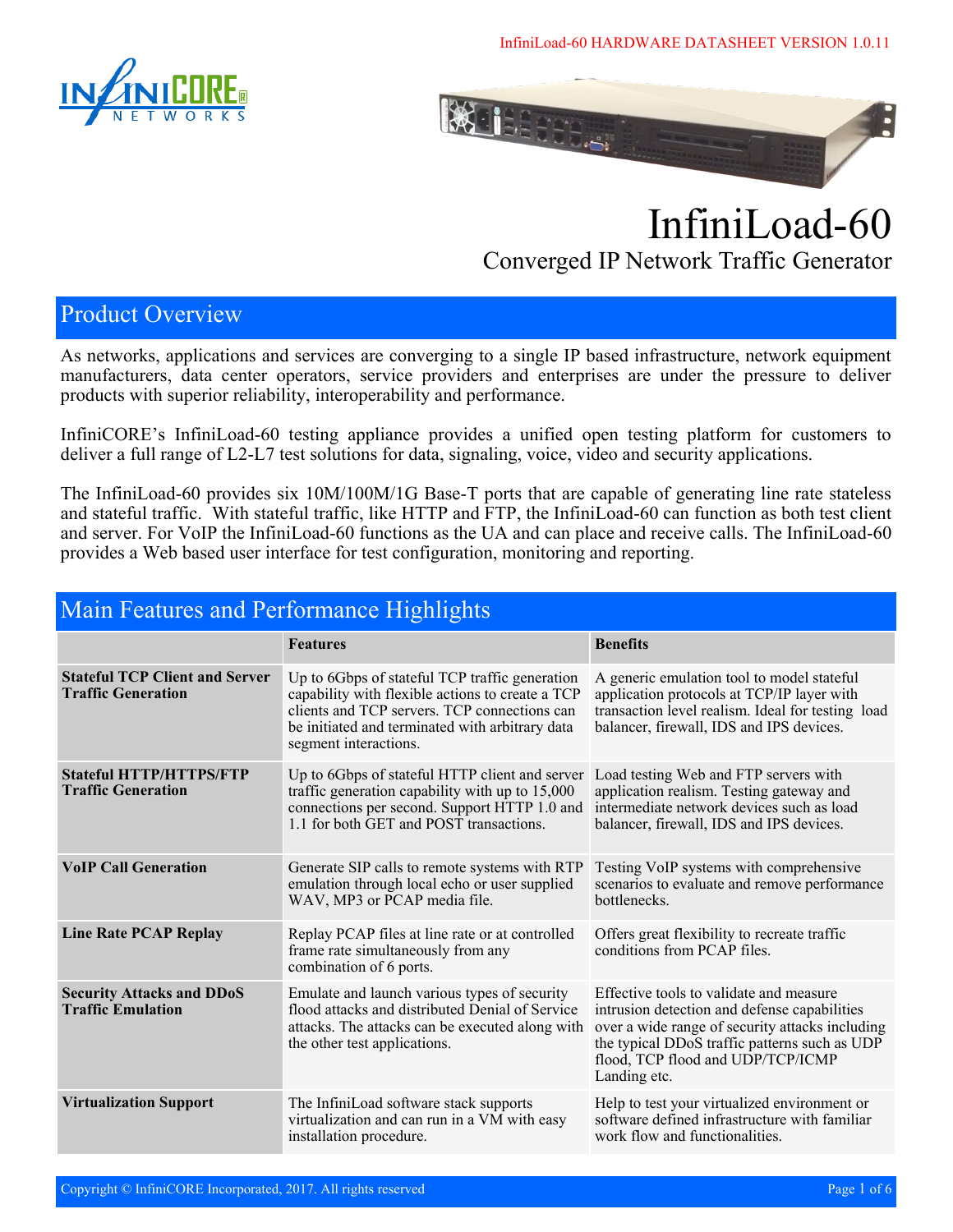

### L4-L7 Testing Package—TCP/UDP Blaster

| Feature                                       | <b>Description</b>                                                                               |
|-----------------------------------------------|--------------------------------------------------------------------------------------------------|
| Configuration                                 | Each port can be configured as TCP Blaster Client and/or Server                                  |
| <b>Stateful Traffic Generation Capability</b> | Up to 20,000/Sec Session Setup Rate<br>Up to 4M Concurrent Sessions<br>6 Gbps throughput         |
| <b>End Point Simulation Capability</b>        | Millions of IP and MAC addresses                                                                 |
| <b>Measurements</b>                           | Packet Rate; Retransmission Rate; TCP State Transition Rate; Latency; Payload Error              |
| <b>Blaster Actions</b>                        | Connect; Listen; Send; Receive; Receive with Pattern Match; Reset; FIN; Purge; Wait;<br>Match    |
| <b>Load Profile</b>                           | Connection Per Second; Ramp Up; Ramp Down; Stair; Burst load pattern; Capable of<br>Multi-phases |

## L4-L7 Testing Package—HTTP and HTTPS Blaster

| Feature                                       | <b>Description</b>                                                                                                                             |
|-----------------------------------------------|------------------------------------------------------------------------------------------------------------------------------------------------|
| Configuration                                 | Each port can be configured as HTTP/HTTPS Blaster Client and/or Server                                                                         |
| <b>Stateful Traffic Generation Capability</b> | Up to 15,000/Sec Session Setup Rate<br>Up to 4M Concurrent Sessions<br>6Gbps throughput                                                        |
| <b>End Point Simulation Capability</b>        | Thousands of IP addresses                                                                                                                      |
| <b>HTTP Protocol Support</b>                  | HTTP 1.0 and HTTP 1.1 over SSL or TLS                                                                                                          |
| <b>HTTP Browser Support</b>                   | Safari; Firefox; IE; Chrome; Custom Browser Type                                                                                               |
| <b>HTTP Server Simulation</b>                 | Flexible HTTP payload definition; Variable Length Payload Definition;                                                                          |
| <b>Measurements</b>                           | Packet Rate; Retransmission Rate; TCP State Transition Rate; Latency;<br>Payload Error; HTTP Error Code Statistics; Latency to First Byte Back |
| <b>Blaster Actions</b>                        | HTTP(S) GET; HTTP(S) POST; HTT(S) PUT                                                                                                          |
| <b>Load Profile</b>                           | Connection Per Second; Ramp Up; Ramp Down; Stair; Burst load pattern; Capable<br>of Multi-phases                                               |

### L4-L7 Testing Package—FTP Blaster

| Feature                                       | <b>Description</b>                                      |
|-----------------------------------------------|---------------------------------------------------------|
| Configuration                                 | Each port can be configured as FTP Client and/or Server |
| <b>Stateful Traffic Generation Capability</b> | Up to 1Gbps throughput                                  |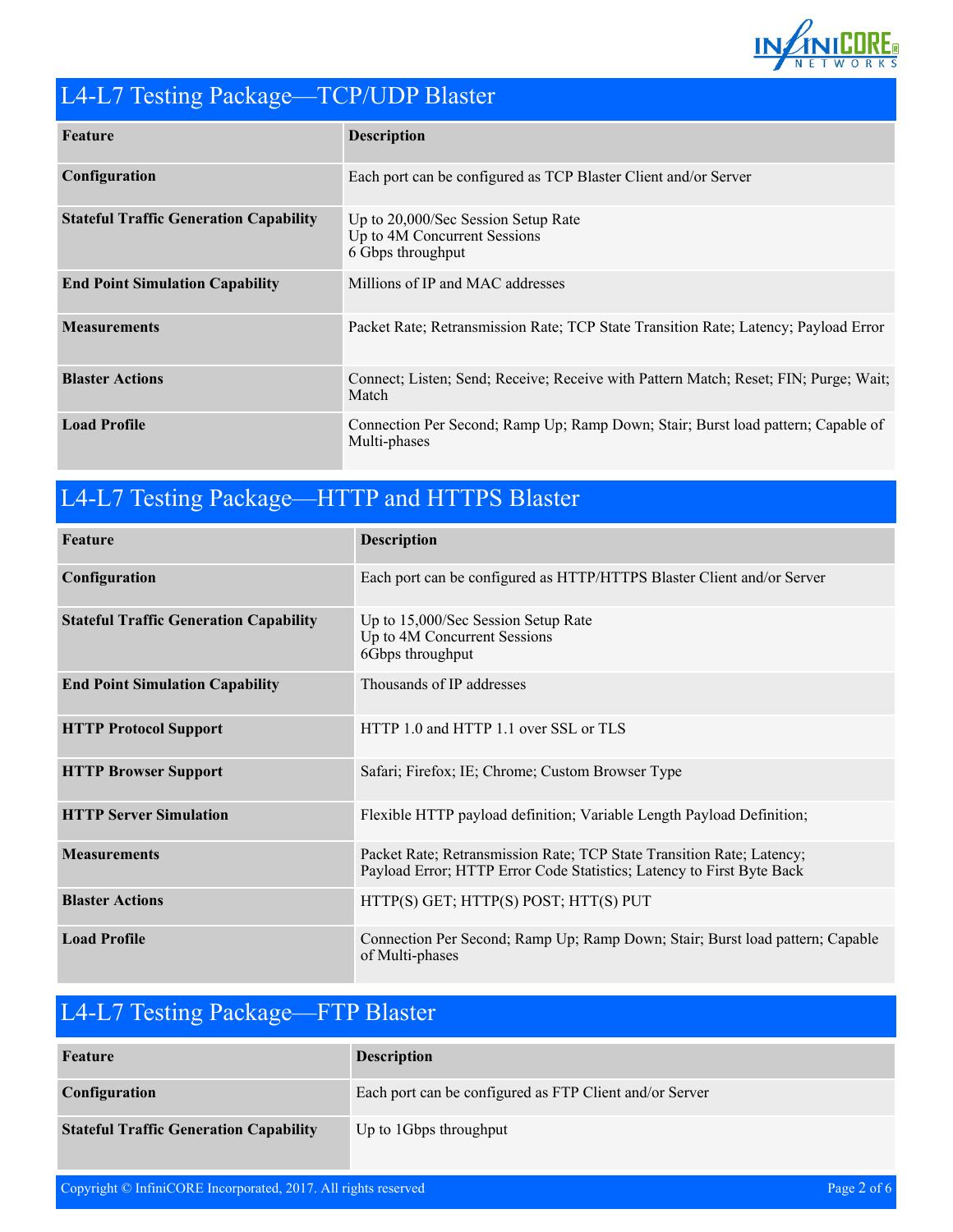

### L4-L7 Testing Package—FTP Blaster (Continued)

| Feature                                | <b>Description</b>                                                                  |
|----------------------------------------|-------------------------------------------------------------------------------------|
| <b>End Point Simulation Capability</b> | Thousands of IP addresses                                                           |
| <b>Measurements</b>                    | Packet Rate; Retransmission Rate; TCP State Transition Rate; Latency; Payload Error |
| <b>Traffic Load Profile</b>            | 1-100,000 Simultaneous Connections                                                  |

### Security Attacks and DDoS Traffic Pattern Generation

| Feature                                                                | <b>Description</b>                                                                                                                                        |
|------------------------------------------------------------------------|-----------------------------------------------------------------------------------------------------------------------------------------------------------|
| <b>Security Attack Generation</b>                                      | Up to 6Gbps traffic generation based on the integrated large number of PCAP sample<br>files to test or evaluate IDS and IPS appliance.                    |
| <b>Mix Attack Traffic with Background</b><br><b>Traffic Generation</b> | Run the attack generator and DDoS simulator over the background traffic of TCP/<br>UDP Blaster, HTTP/HTTPS/FTP Blaster                                    |
| <b>Distributed Denial of Services Traffic</b><br><b>Patterns</b>       | Support a wide range of DDoS traffic types:<br>UDP Flood, TCP SYN Flood, Ping of Death, IP/TCP/UDP<br>Smurf Attack; HTTP Flood; DNS Amplification Attack. |

### Voice over IP Test Package with RTP Traffic Emulation

| Feature                                                                                               | <b>Description</b>                                                                                                                                                                                                                                                                                                                        |
|-------------------------------------------------------------------------------------------------------|-------------------------------------------------------------------------------------------------------------------------------------------------------------------------------------------------------------------------------------------------------------------------------------------------------------------------------------------|
| <b>Support comprehensive User Agent</b><br><b>Client Scenarios with media replay</b><br>capabilities. | Support SIP based UAC signaling with media replay capabilities. The SIP interaction<br>can be constructed and visualized in the test case editor.                                                                                                                                                                                         |
| <b>Support sRTP extension with user</b><br>supplied certification                                     | Simulate the secure RTP data flow with TLS encryption with customer supplied<br>certification files.                                                                                                                                                                                                                                      |
| <b>Flexible communication scenarios</b><br>defined in the test case editor                            | Besides the integrated test templates, the InfiniLoad test case editor can be used to<br>extend the test scenarios graphically without manually editing configuration files. The<br>newly created test scenarios becomes a part of test case so that test cases can be<br>transferred across the test station or shared through networks. |
| Load definition and configuration                                                                     | The number of calls per second can be configured and time varied to simulate real life<br>network conditions. Randomization is achieved by specifying "random" for<br>configuration variables.                                                                                                                                            |
| <b>Rich Media Handling Capabilities</b>                                                               | The InfiniLoad is able to emulate or play G.729, WAV or MP3 encoded audio file<br>over RTP after the call is established. Additionally, custom made codecs can be<br>integrated into the test platform through PCAP replay.                                                                                                               |
| <b>Call Detail Records</b>                                                                            | Call Detail Records are provided in the format of CSV file, which allows easy<br>manipulation through the script or text editor.                                                                                                                                                                                                          |
| <b>High Performance with Flexibility</b>                                                              | InfiniLoad software is optimized for performance. The VoIP package takes advantage<br>of modern multi-core, multi-threaded execution environment that can produce up to<br>8,000 calls per second in signaling only scenario.                                                                                                             |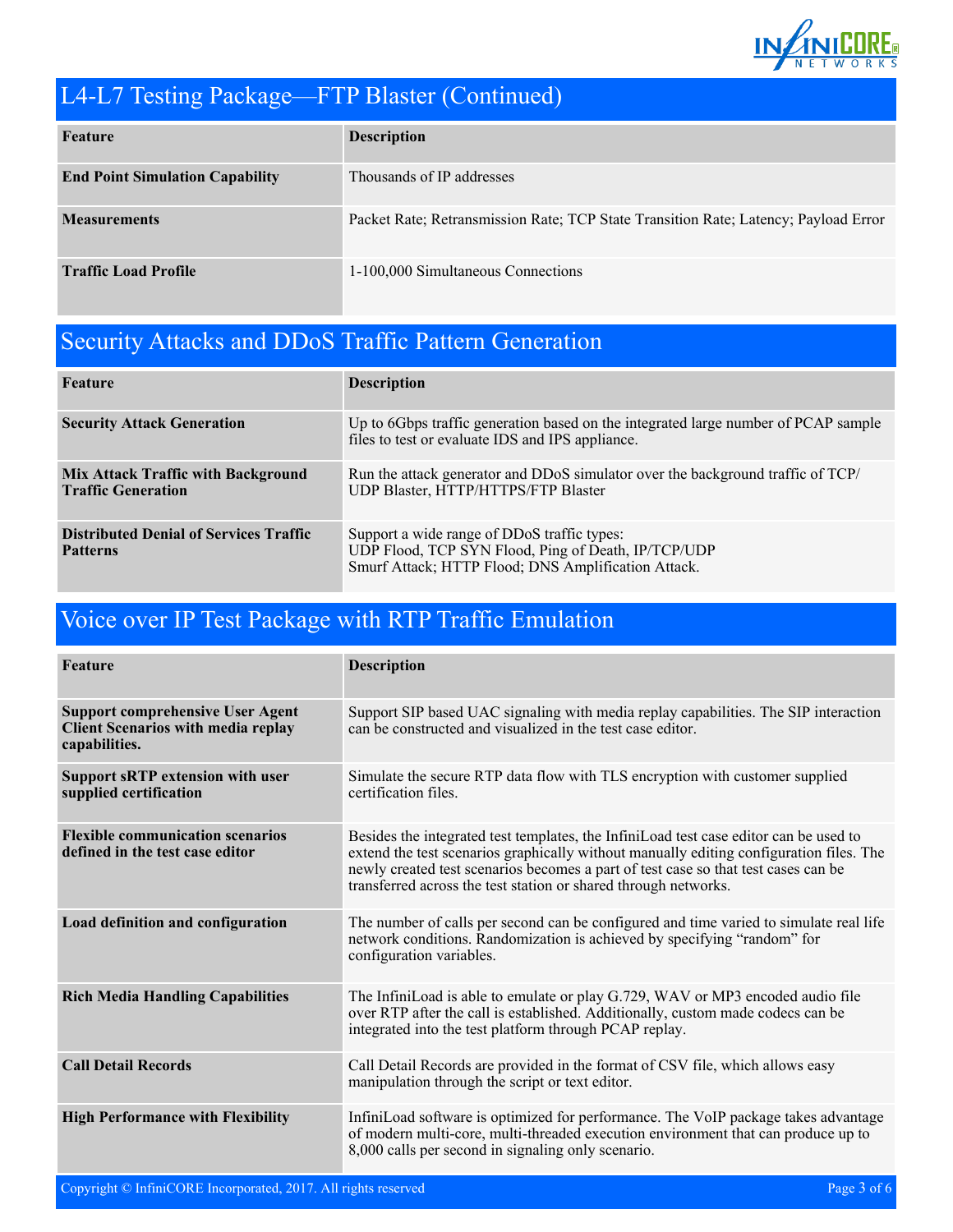

œ

V OK 0

### InfiniLoad-60 Testcase Editor

The InfiniLoad-60 features a purposefully designed WYSIWYG test case editor which is web based and can be accessed with a standards based web browser from any device. The main work flow is carried out through drag-and-drop icons into the workspace. Each icon is associated with a set of properties that user can change or edit. By connecting and disconnecting the components in the configuration file, the corresponding traffic types will be included or excluded during test case execution.

In the InfiniLoad test case editor the test cases are constructed in a way that is well aligned with the OSI 7 layers open network model. This similarity allows an operator to get started quickly.

In the test case editor, the OSI physical and link layer are grouped into a powerful port component, which allows the user to select the port, define VLAN and configure the port attributes as necessary.



The OSI network and transport layers are encapsulated into the network component for configuring various variables such as network addresses, routes and gateway definition.

The presentation/application layers are grouped into the traffic tools component, where various traffic generation and termination tools can be found and configured like HTTP client and server, FTP client and server etc.

The configuration for the security attack traffic is in the DDoS traffic tools category. The attack traffic can run simultaneously with regular traffic so that mixed traffic can be created.

### InfiniLoad-60 System Management Features

| Feature                                              | <b>Description</b>                                                                                                                                                                                |
|------------------------------------------------------|---------------------------------------------------------------------------------------------------------------------------------------------------------------------------------------------------|
| <b>Integrated Web</b><br><b>Based User Interface</b> | Standard Browser Based Web User<br>Interface Supports Google Chrome,<br>Apple Safari and Mozilla Firefox.<br>Supports Test case configuration,<br>execution, monitoring and report<br>generation. |
| <b>Full Circle</b><br><b>Environment</b>             | Full circle test environment for test<br>configuration, execution, monitoring and<br>inspection.                                                                                                  |
| <b>Multi-User Multi-</b><br><b>Session Support</b>   | Supports Port Reservation and Test<br>Execution in Multi-User Environment.                                                                                                                        |

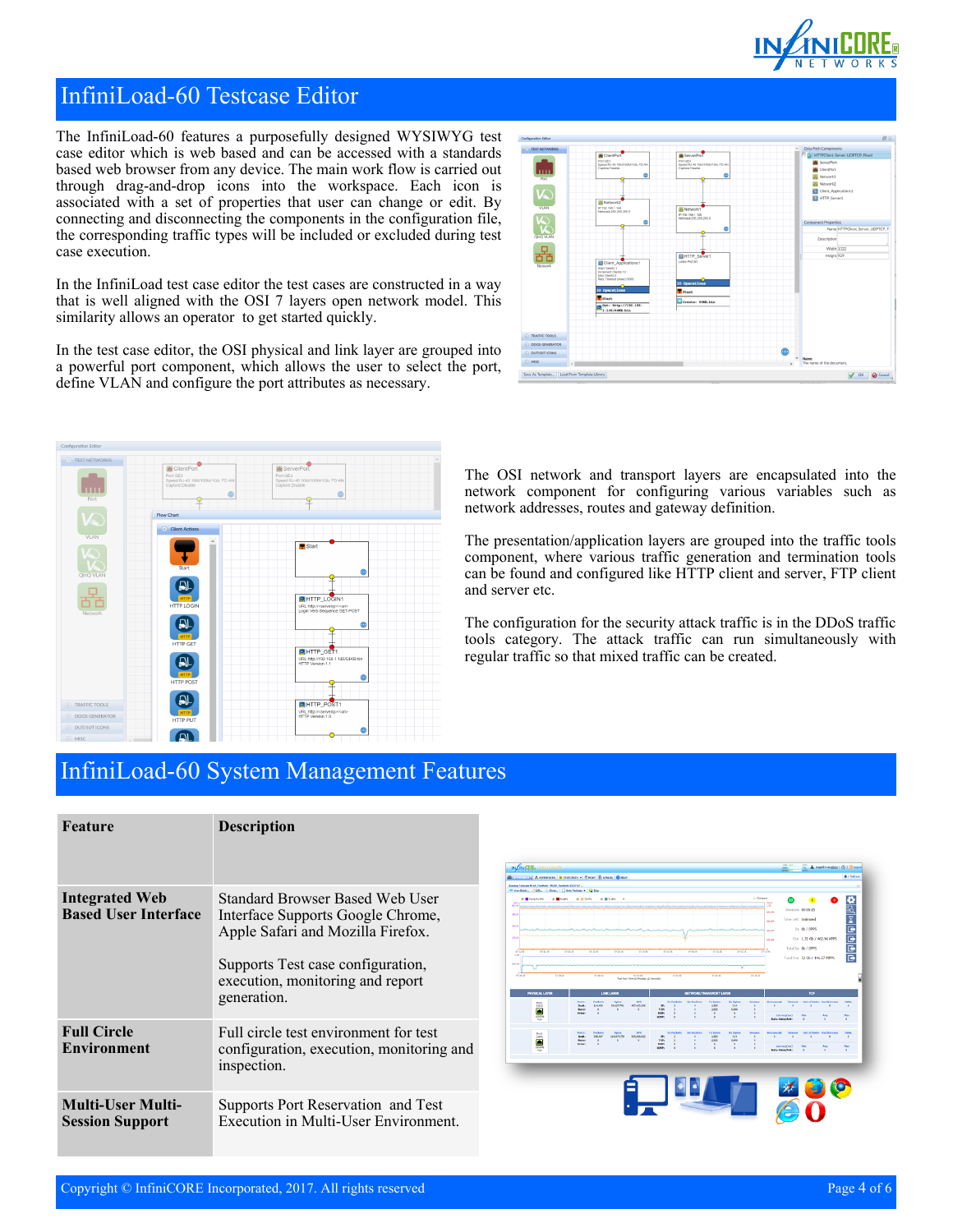

## InfiniLoad-60 External Interface Specification

| <b>Function</b>                                           | Compliance                                                                                                                | <b>Type</b> | Quantity       |
|-----------------------------------------------------------|---------------------------------------------------------------------------------------------------------------------------|-------------|----------------|
| <b>Tri-mode</b><br>10Mb/100Mb/1Gb<br><b>Traffic Ports</b> | IEEE 802.3 BASE-T<br>10Mb/100Mb/1Gb with Auto Negotiation<br>and MDI-X Support<br>Category 5, Category 5e, Category 6 UTP | $RJ-45$     | 6              |
| 10/100/1000 Mbps IPMI/BMC Port                            | 10/100/1000BASE-T<br>Category 5, Category 5e, Category 6 UTP                                                              | $RJ-45$     | $\mathbf{1}$   |
| <b>COM Port</b>                                           | 115200 Baud 8 Bit Data No Parity 1 Stop<br>Bit                                                                            | Serial      | $\mathbf{1}$   |
| <b>USB Port</b>                                           | USB 2.0 High Speed                                                                                                        | USB 2.0     | $\overline{4}$ |
| <b>VGA Port</b>                                           | VGA Monitor                                                                                                               | $DB-15$     | $\mathbf{1}$   |
| 512GB Storage                                             | SATA-II                                                                                                                   | <b>SSD</b>  | $\mathbf{1}$   |

### InfiniLoad-60 Rear Panel Features